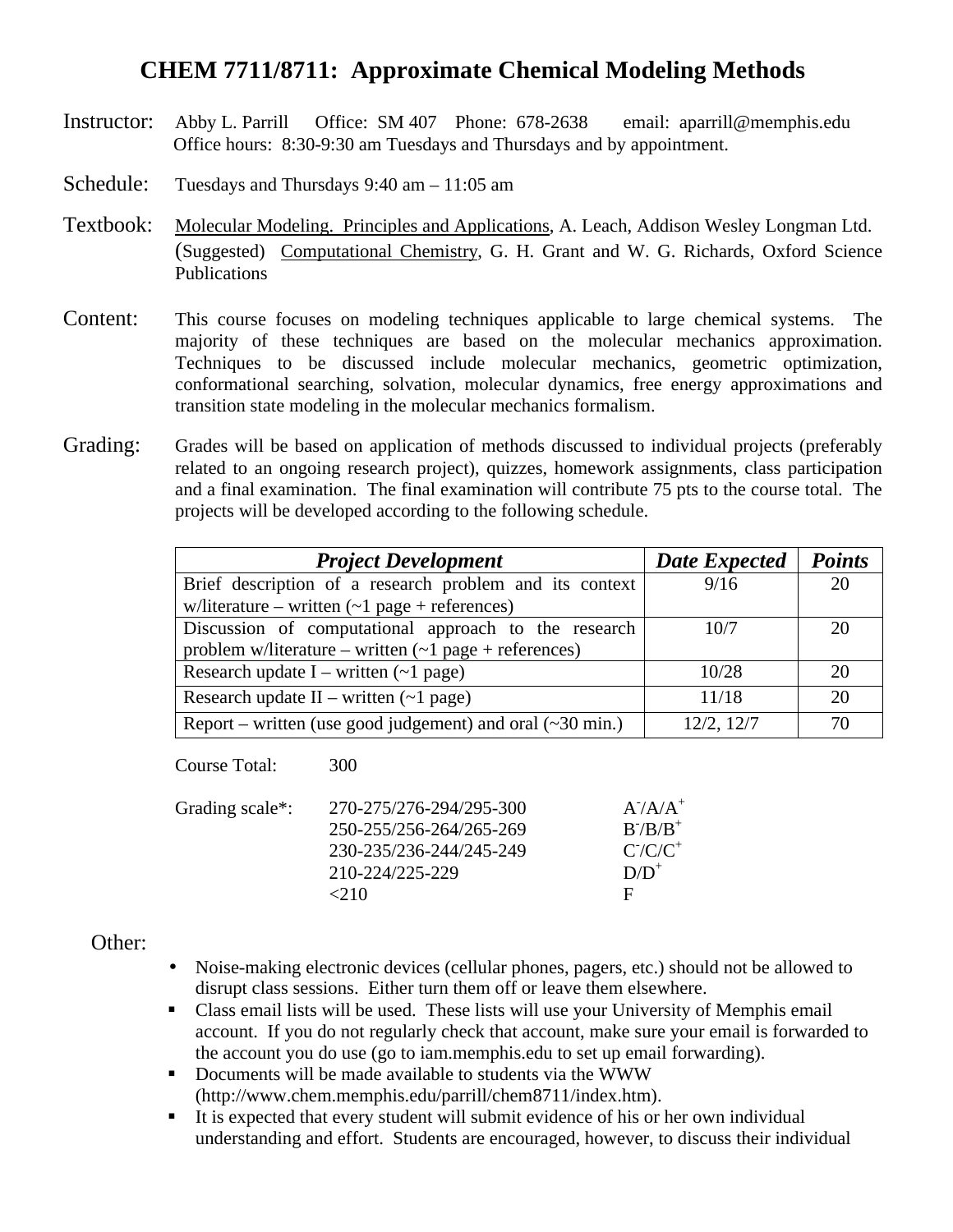projects with other students and other professors. Any type of academic dishonesty will be met with severe penalties, and will be handled on an individual basis.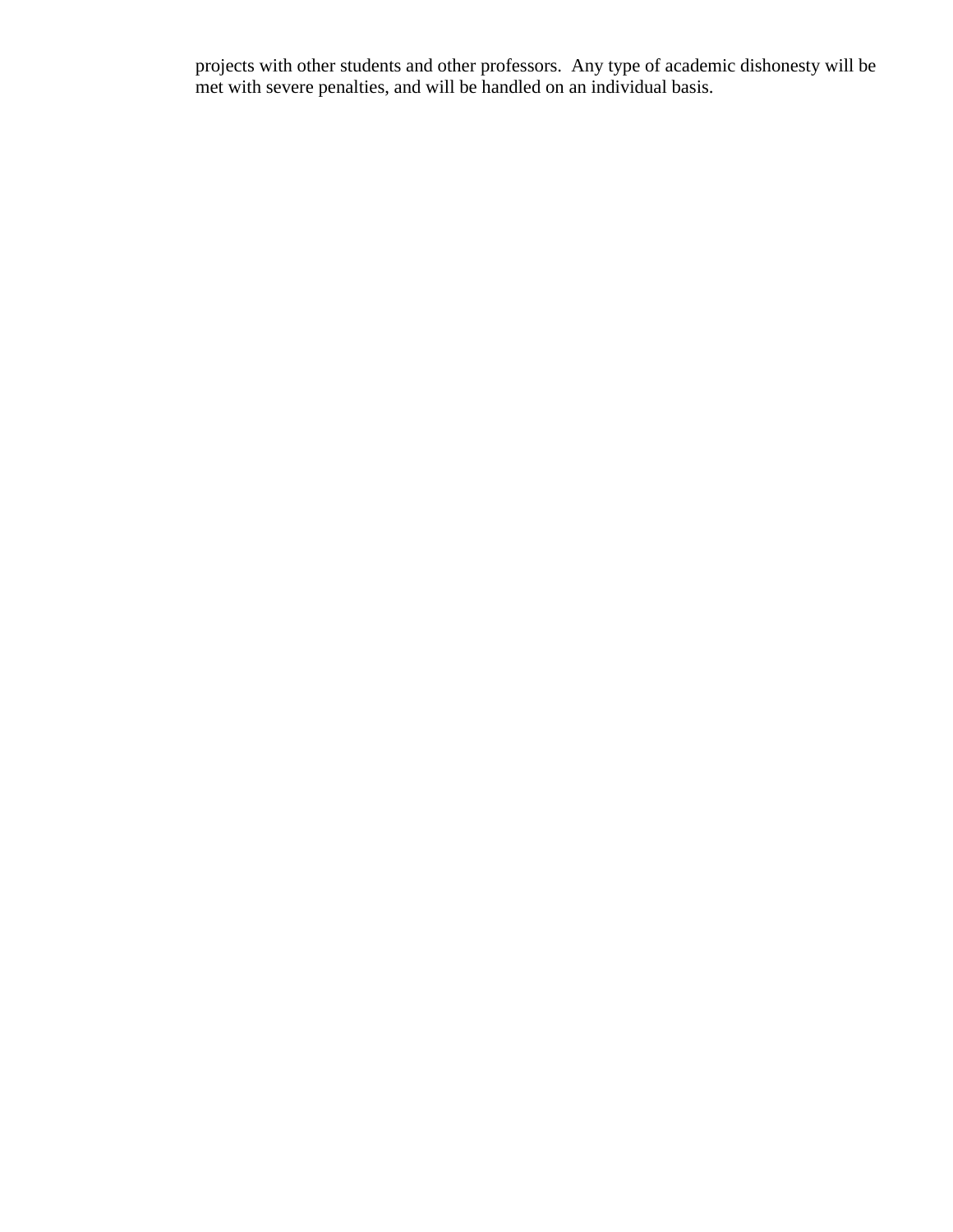### **Course Topics**

*CHEM 7711/8711 will include the following topics:*

Molecular Mechanics **Overview** Functional Form Forcefields Parameterization Limitations Overcoming Limitations Geometry Optimization Conformational Search Methods (with and without experimental restraints) Multiple Minimum Problem Dihedral Driving Monte Carlo Distance Geometry Simulated Annealing Poling Ensembles Molecular Dynamics Monte Carlo Brownian/Langevin Dynamics Solvation Treatments Explicit inclusion of solvent molecules (dynamics) Constant dielectric GB/SA Poisson-Boltzmann Transition State Modeling Parameterization of TS as a minimum PES crossing Free Energy Difference Determination Statistical Perturbation Energy (SPE a.k.a. Free Energy Perturbation, FEP) Thermodynamic Integration

*CHEM 7711/8711 will also include some of the following topics: (depending on class interests/needs)*

Visualization Docking (intermolecular complex geometry modeling) Quantitative Structure-Activity Relationships Structural Descriptors DNA modeling Carbohydrate modeling Lipid modeling Protein modeling – general Homology modeling of proteins Modeling inorganic compounds in the MM formalism Artificial intelligence in chemistry *De novo* molecular design Combined methods (QM/MM)